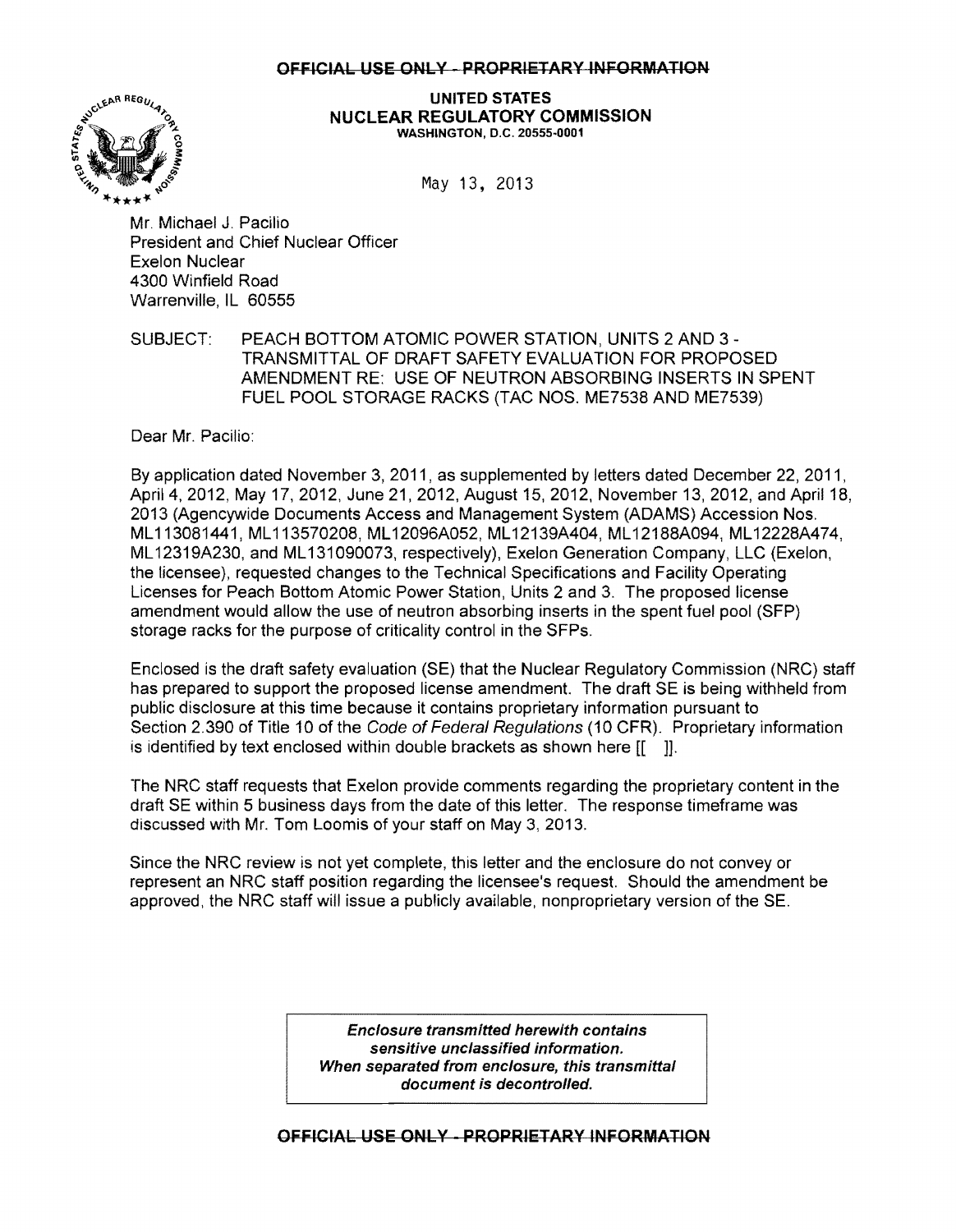M. Pacilio - 2

If you have any questions regarding this matter, I may be reached at 301-415-1420.

Sincerely,

SEnne

 $\sim$ 

Richard B. Ennis, Senior Project Manager Plant Licensing Branch 1-2 Division of Operating Reactor Licensing Office of Nuclear Reactor Regulation

Docket Nos. 50-277 and 50-278

Enclosure: Draft SE

cc w/o end: Distribution via Listserv